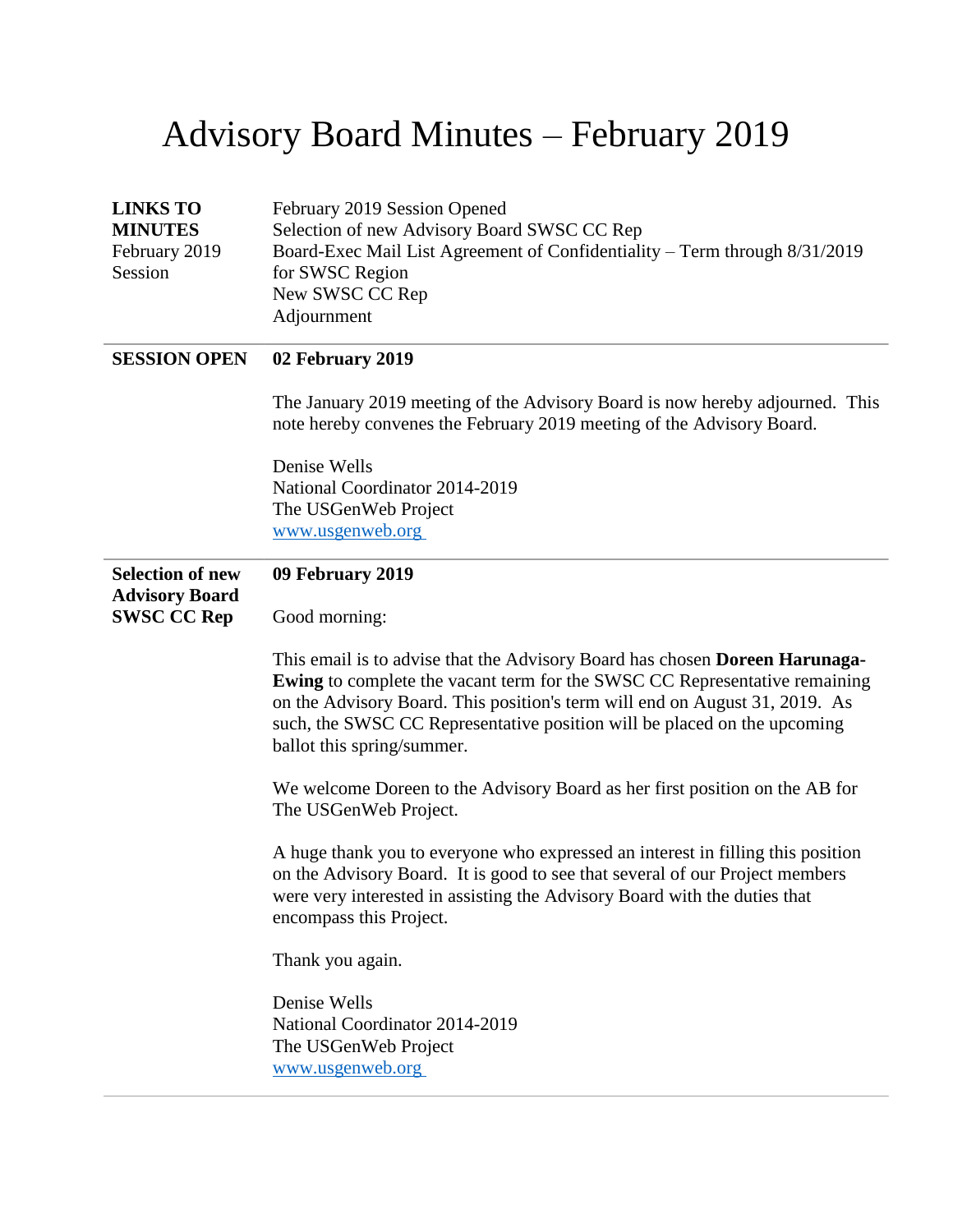| New SWSC CC | 09 February 2019                                                                                                                                      |
|-------------|-------------------------------------------------------------------------------------------------------------------------------------------------------|
| Rep         |                                                                                                                                                       |
|             | As the Advisory Board has selected Doreen Harunaga-Ewing as the person to<br>complete the CWCC CC Dep position I have subscribed December to the meil |

complete the SWSC CC Rep position, I have subscribed Doreen to the mail list. She has been previously subscribed as the Secretary for the AB but without posting privileges. She now has posting privileges as a new member, and she will continue as our Secretary as she shall only retain one voting position on the Advisory Board.

Please help me welcome Doreen to the Board!

I will issue the Confidentiality Oath as soon as I can.

Congratulations, Doreen! Welcome, and I hope you enjoy serving with us.

Denise Wells National Coordinator 2014-2019 The USGenWeb Project [www.usgenweb.org](http://www.usgenweb.org/)

Those welcoming Doreen are as follows: Denise Wells, Nancy Janyszeski, Larry Flesher, Mike Peterson, Linda K. Lewis, Trish Elliott-Kashima, Jeff Kemp, Dale Cook, MaryAlice Schwanke.

| <b>Board-Exec Mail</b><br><b>List Agreement</b> | 11 February 2019                                                                                                                                                                                                                                                                                                                                                                                                                                                                                                                              |
|-------------------------------------------------|-----------------------------------------------------------------------------------------------------------------------------------------------------------------------------------------------------------------------------------------------------------------------------------------------------------------------------------------------------------------------------------------------------------------------------------------------------------------------------------------------------------------------------------------------|
| of Confidentiality<br>- Term through            | Good morning Doreen:                                                                                                                                                                                                                                                                                                                                                                                                                                                                                                                          |
| 8/31/2019 for<br><b>SWSC Region</b>             | The Board-Exec list is a confidential list. All postings to Board-Exec are<br>required to remain confidential. It will be a list that we use for personnel and<br>other sensitive issues.                                                                                                                                                                                                                                                                                                                                                     |
|                                                 | If you agree that you will honor the confidentiality of Board-Exec, please signify<br>by responding with "Agree." If you do not feel that you can honor the<br>confidentiality of Board-Exec, please signify by responding with<br>"Disagree." Please understand that if you feel you cannot "Agree," you will not<br>be able to participate in Board-Exec discussions and will not be subscribed to<br>that mail list.<br>Upon receipt of your response, I will then be able to subscribe you to the Board-<br>Exec mail list.<br>Thank you. |
|                                                 | Denise Wells                                                                                                                                                                                                                                                                                                                                                                                                                                                                                                                                  |